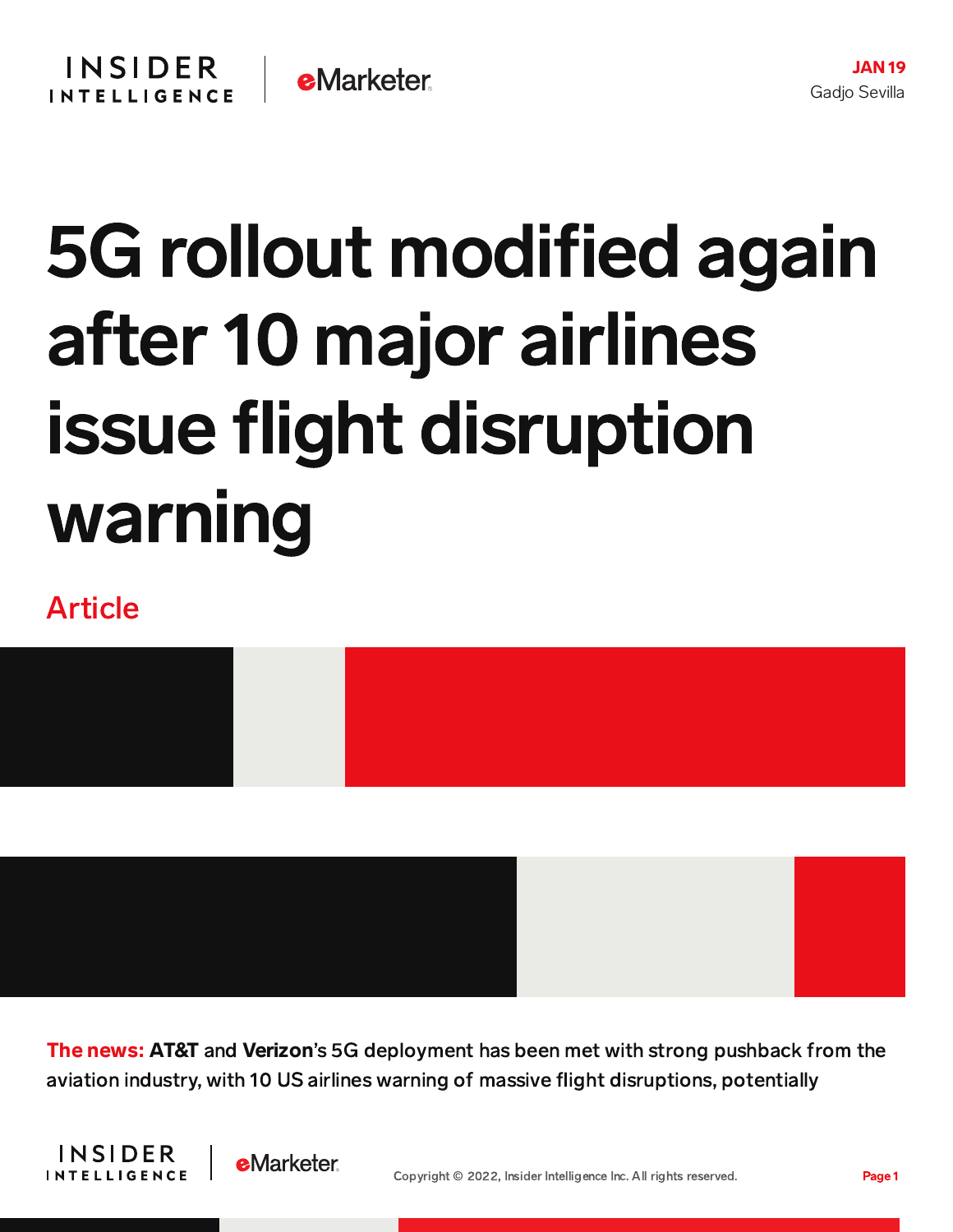stranding tens of thousands of Americans overseas.

What this means: Airlines for America, a trade association representing major US airlines, asked White House National Economic Council Director Brian Deese, Transportation Secretary Pete Buttigieg, and aviation regulators to put a stop to 5G C-band expansion near airports, [per](https://www.businessinsider.com/us-airlines-warn-massive-flight-disruptions-chaos-5g-rollout-2022-1) Insider.

- CEOs of 10 major carriers, including American Airlines, Delta Air Lines, FedEx Express, United Airlines, and UPS Airlines, claim the disruptions will cause carriers "to struggle getting people, shipments, and planes where they need to be."
- Airlines requested that 5G not be implemented within 2 miles of key US airport runways and called for "immediate intervention" to block AT&T and Verizon's 5G C-band rollout slated for today.
- AT&T and Verizon said yesterday afternoon that they would delay their 5G deployment near airports. "We are frustrated by the FAA's inability to do what nearly 40 countries have done, which is to safely deploy 5G technology without disrupting aviation services, and we urge it do so in a timely manner," AT&T said in a statement.

The bigger picture: AT&T and Verizon's 5G rollout is becoming more contentious, with airlines and logistics companies warning of "catastrophic disruptions" just as the aviation industry is recovering from the effects of the pandemic.

- Boeing told Insider the transportation industry is "preparing for some service disruption."
- Several airlines indicated on Monday that they were considering canceling international flights scheduled to arrive in the US on Wednesday.
- "The administration is actively engaged with the FAA, FCC, wireless carriers, airlines, and aviation equipment manufacturers to reach a solution that maximizes 5G deployment while protecting air safety," said a White House official.

What**'**s the catch? This conflict between US airlines and carriers is shaping up to be a struggle between two industries with the government and regulation agencies caught squarely in the middle.

AT&T and Verizon's desire to roll out 5G could be delayed indefinitely, at least within the proximity of airport city centers.

**INSIDER** 

**INTELLIGENCE** 

**e**Marketer